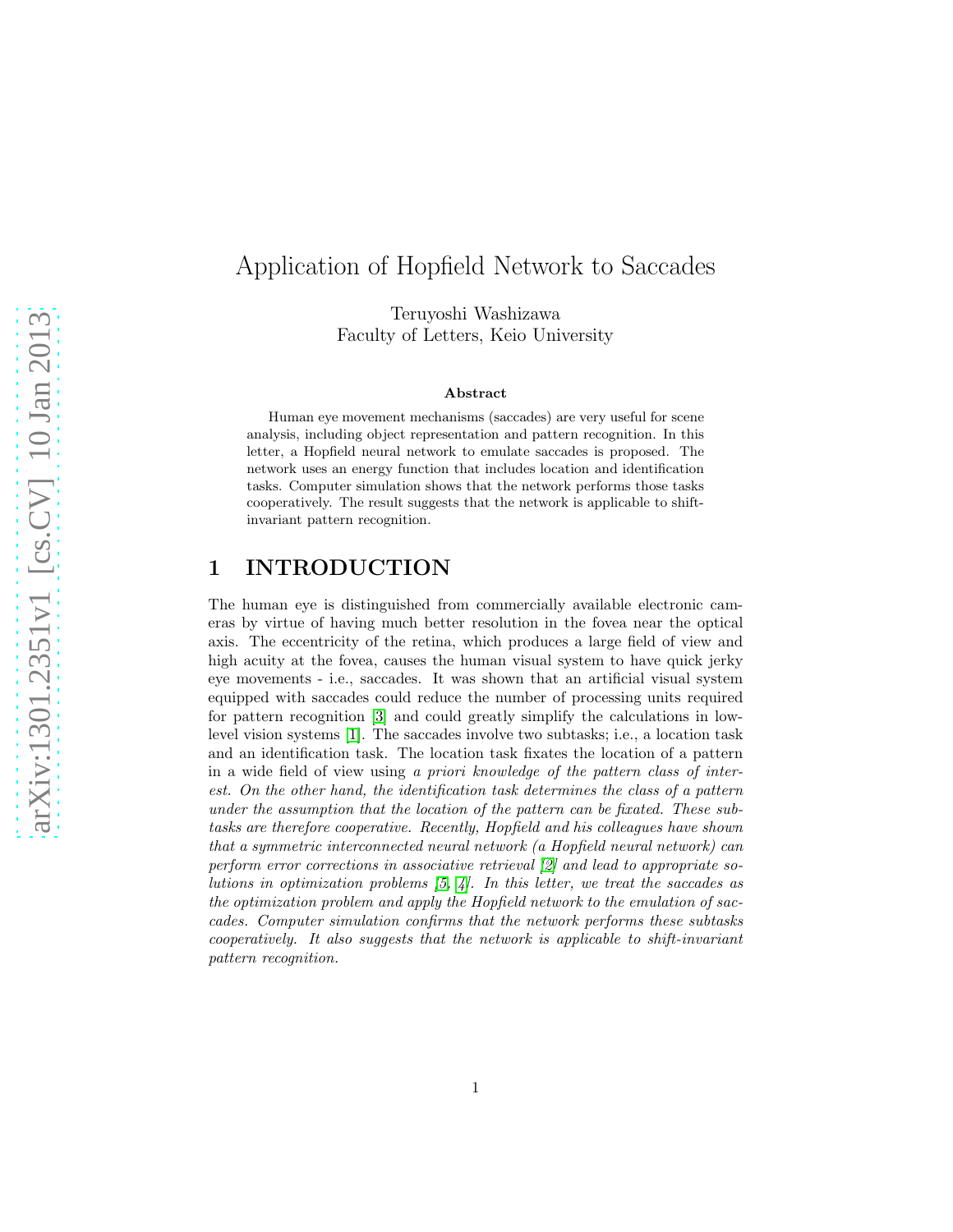### 2 ENERGY FUNCTION FOR SACCADES

*The network (shown in Fig[.1\)](#page-2-0) comprises three blocks of neurons called the saccades (S) block, hidden (H) block, and output(O) block, respectively. Its energy function is defined as follows:*

$$
E = C_0 \sum_{i=0}^{I-1} \sum_{j=0}^{J-1} \left( \sum_{x=0}^{X-1} \sum_{y=0}^{Y-1} Z_{i+x,j+y}^{l,m} V_{x,y} - S - V_{i,j}^H \right)^2
$$
  
+ 
$$
C_1 \sum_{i=0}^{I-1} \sum_{j=0}^{J-1} \left( \sum_{n=0}^{N-1} T_{i,j}^n V_n^O - V_{i,j}^H \right)^2
$$
  
+ 
$$
C_2 \left( \sum_{x=0}^{X-1} \sum_{y=0}^{Y-1} V_{x,y}^S - 1 \right)^2
$$
  
+ 
$$
C_3 \left( \sum_{n=0}^{N-1} V_n^O - 1 \right)^2
$$
 (1)

*where*

$$
Z_{i,j}^{l,m} = A_{l+i-(I+X)/2,m+j-(J+Y)/2}W_{l+i-(I+X)/2,m+j-(J+Y)/2}
$$
 (2)

*and*

$$
A_{l+i-(I+X)/2,m+j-(J+Y)/2} = \begin{cases} 1 & \text{if } 0 \le i < I \text{ and } 0 \le j < J \\ 0 & \text{otherwise} \end{cases}
$$
 (3)

*where* (l, m) *is a gaze position,* W *a pixel image of an input pattern,* A *a window*  $function, u_{i,j}^*$  *and activity of the*  $(i, j)$ *th neuron of*  $*$  *block,*  $V_{i,j}^*$  *the output of the*  $(i, j)$ th neuron of \* block  $(V_{i,j}^* = (1 + exp(-u_{i,j}^*)^{-1}), T^n$  the nth template em*bedded in the weights between the* D *and* O *blocks,* C<sup>∗</sup> *positive constants. The* S *block is a matrix representation of the location of an input pattern relative to a gaze position represented as the* (X/2, Y /2)*th neuron. The most-activated neuron in the* O *block indicates the class of the input pattern whose location would be represented by the* S *block. The location and identification tasks are obtained by minimizing the first and second terms in the energy function, respectively. The third and fourth terms represent winner-take-all constraints in the* S *and* O *blocks, respectively.*

*A gaze position is updated by the following rule:*

$$
l = l + x_{max} - X/2, m = m + y_{max} - Y/2
$$
 (4)

*where*  $(x_{max}, y_{max})$  *is an index of the most-activated neuron in the* S *block. When the gaze position is unchanged by the updating rule, the tasks are complete.*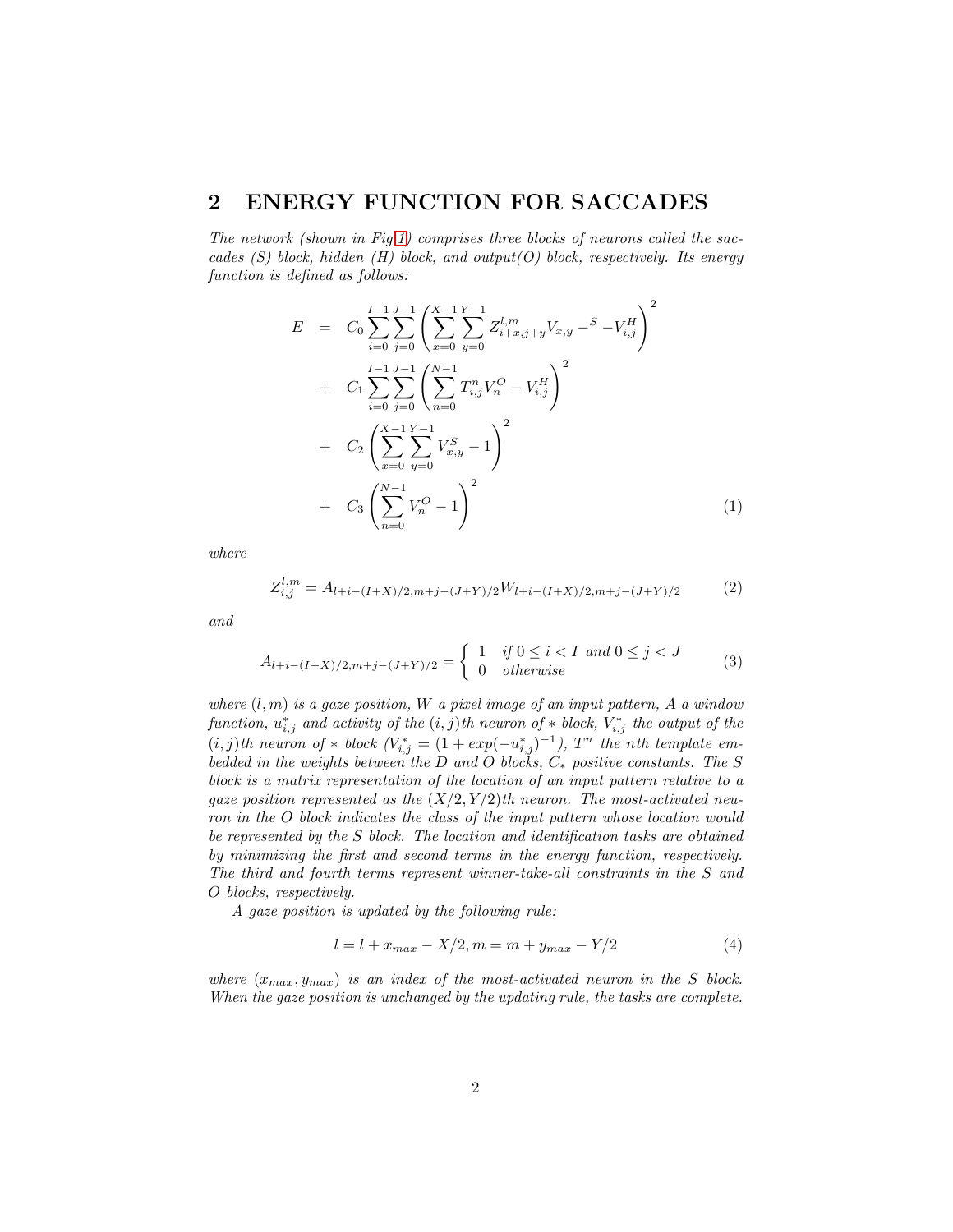

<span id="page-2-0"></span>Figure 1: Schematic view of our network. Fully interconnected in the  $S$  and  $O$ block. Fully interconnected between the  $S$  and  $D$  block and between the  $D$  and  ${\cal O}$  block.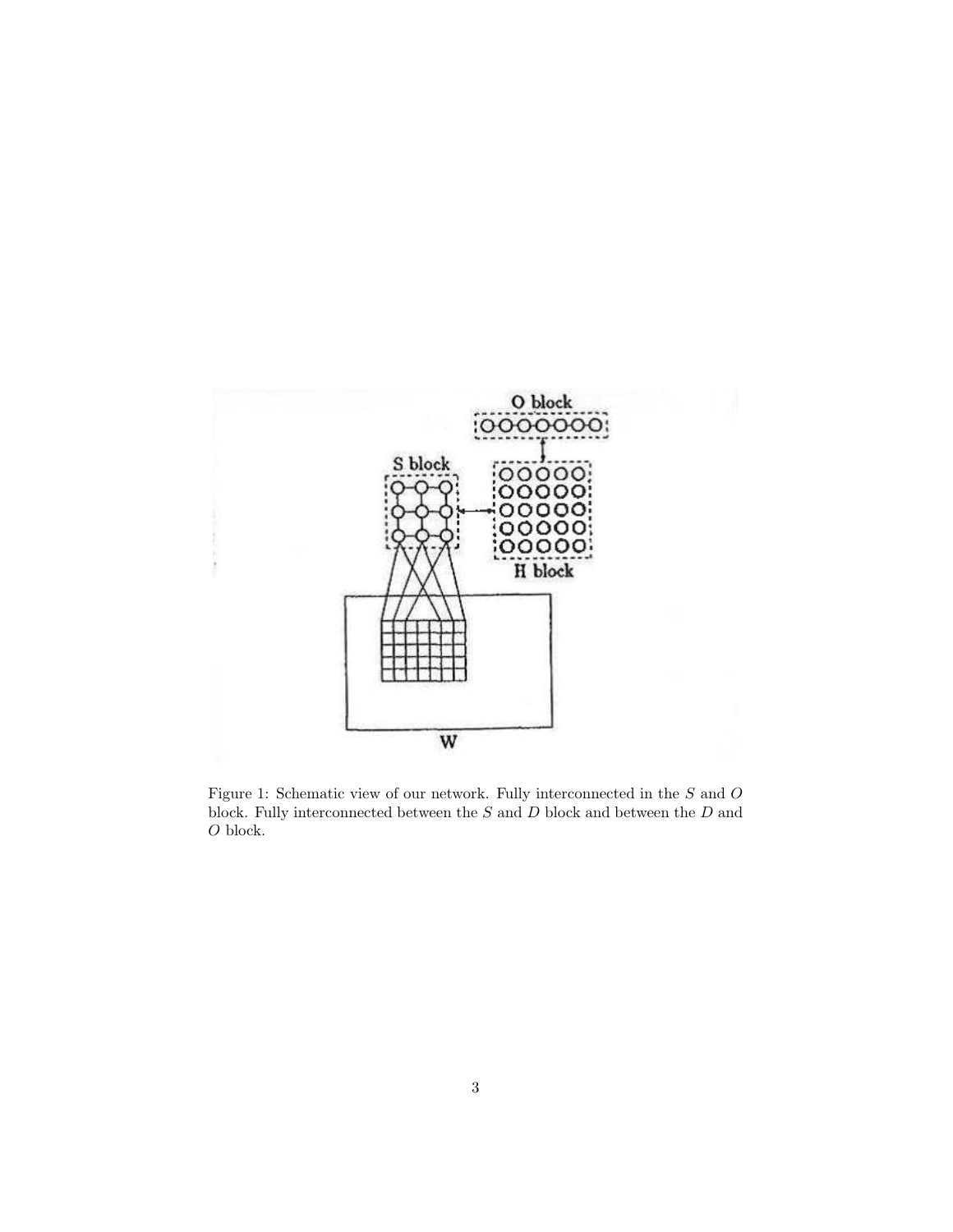### 3 SIMULATION RESULTS

*the first simulation confirmed that the network can perform cooperative subtasks in the saccades. Positive constants in the energy function and the number of neurons of each block were chosen to be*  $C_0 = 0.1, C_1 = 0.1, C_2 = 1.0, C_3 = 1.0$ and  $X = Y = 9$ ,  $I = J = 8$ ,  $N = 4$ , respectively. Four templates  $(8 \times 8)$ *binary-valued pixels) are depicted in Fig[.2.](#page-3-0) The stable states of the network are illustrated in Fig[.3\(](#page-4-0)a)-(d), where one side of each square represents an output level of the corresponding neuron, an empty circle in* W *a gaze position, and a directed line in the S block a saccadic vector. It is also seen that the activation pattern of the* H *block resembles the template of the class of the target pattern.*

*The network was next applied to shift-invariant pattern recognition. Positive constants in the energy function and the number of neurons of each block were chosen to be*  $C_0 = 0.2$ ,  $C_1 = 0.1$ ,  $C_2 = 2.0$ ,  $C_3 = 10.0$  *and*  $X = Y = 3$ ,  $I =$  $J = 16$ ,  $N = 10$ , respectively. Ten templates  $(16 \times 16 \text{ binary-valued pixels})$  are *depicted in Fig[.4.](#page-4-1) In the experiment, 160 input patterns shifted in any direction by one pixel and deformed by no more than eight hits (Hamming distance), including the patterns shown in Fig[.5,](#page-4-2) were recognized perfectly. The behavior of the network is illustrated in Fig[.6.](#page-5-5) Figure [6\(](#page-5-5)a) and (b) show the stable states before and after a saccade by one pixel to the upper left, respectively. We can see the identification task was completed by the saccade that resulted from the location task.*

# 4 CONCLUSIONS

*A Hopfield neural network for saccades has been proposed. Computer simulations confirmed that the network performs the location and the identification tasks in a cooperative fashion. It has also been demonstrated that the network can be applied to shift-invariant pattern recognition. Since out network is a standard Hopfield-type neural network, it is suitable for VLSI and optical implementations and therefore can speed up saccadic tasks and shift-invariant pattern recognition significantly.*



<span id="page-3-0"></span>Figure 2: Templates  $T^n$  used in the first simulation.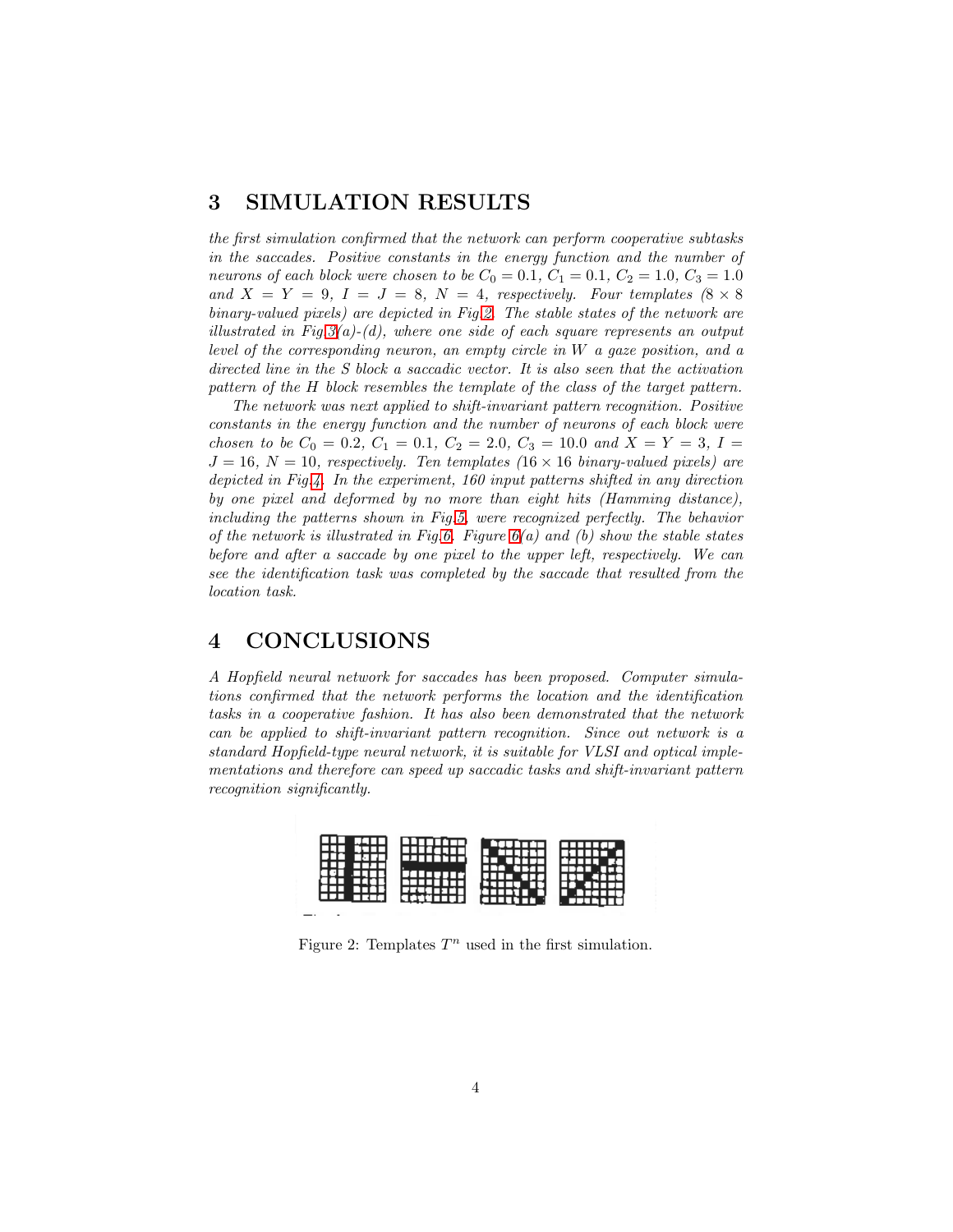

<span id="page-4-0"></span>Figure 3: Stable states of the network where the location and the identification task of the line completed.



<span id="page-4-1"></span>Figure 4: Templates  $T^n$  used in the second simulation.

| $\mathbf{A}^{\perp}$ |     | 0111 |     | 712      |          | $\mathbf{z}$ |
|----------------------|-----|------|-----|----------|----------|--------------|
| $\mathbf{u}$         | řί. |      | 5 5 | $\sigma$ | $\sigma$ | 7            |
| 818                  |     |      |     |          |          |              |

<span id="page-4-2"></span>Figure 5: Examples of patterns recognized by the network.